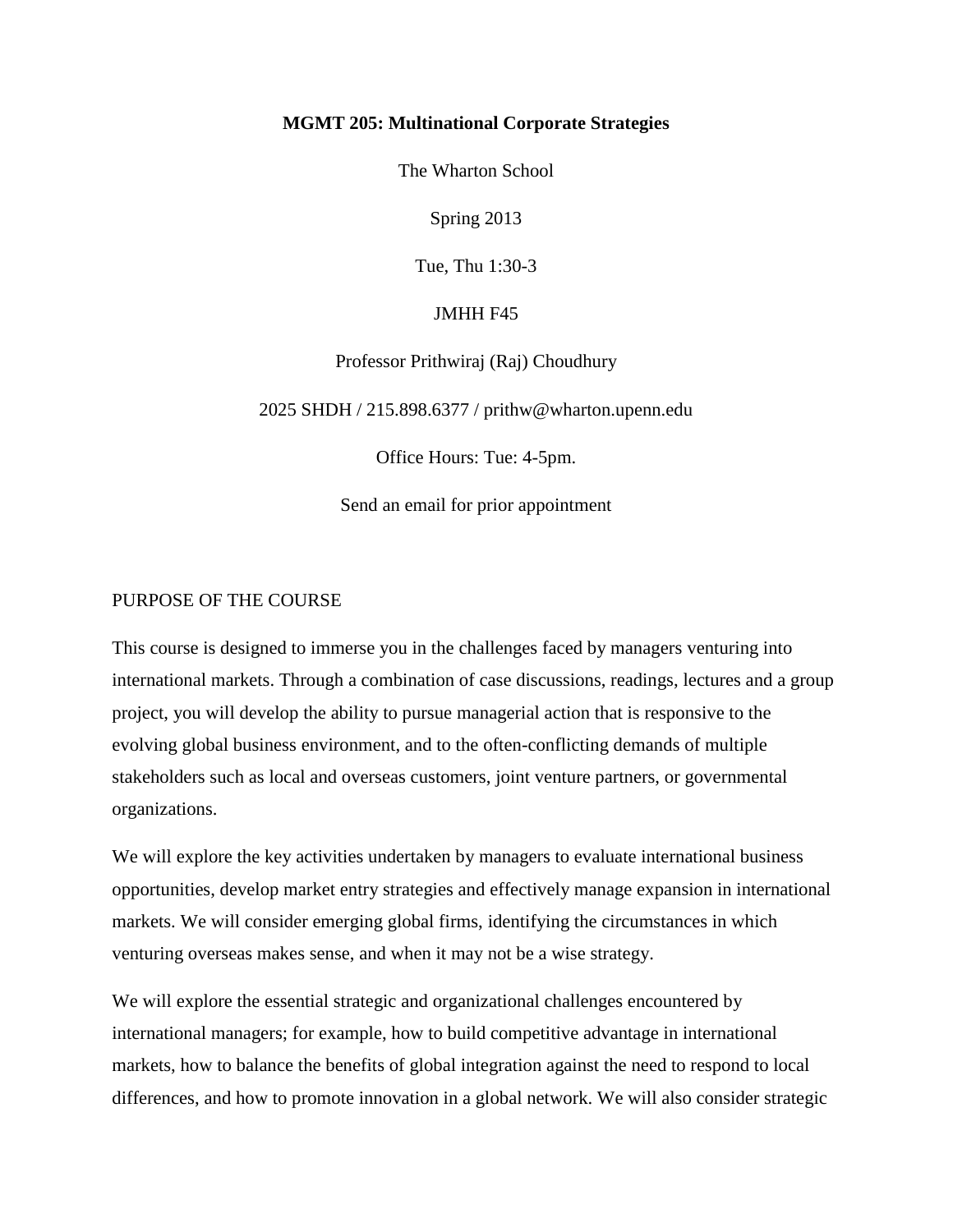and managerial issues associated with different modes of entry. Finally, we will confront the topic of conducting business in emerging markets such as China and India.

## REQUIREMENTS

- Written case Analyses  $(20\%) 2$  out of 3
- Class participation (20%).
- In-class midterm exam (20%), Thursday February 14, 25 minutes.
- Group project  $(40\%)$

### A Note on Homework Assignments and Class Participation

Case Analyses – Students will have to submit written analyses for 2 cases during the course of the semester. The syllabus indicates which of the cases are eligible for this exercise. The written analysis should not exceed 1 page (single spaced, font size: 12) and should directly address the questions for the day in a clear and concise manner.

Class participation - Each student will be graded based upon the frequency as well as the quality of his or her contribution to class discussion. Effective participation is accomplished by focused comments or questions that demonstrate mastery of readings and cases. We especially encourage class participation that applies conceptual frameworks to case materials and that enriches the learning experience of the class.

I expect students to prepare for class, to attend class (and be on time) and to be willing and ready to participate in each and every class discussion. Please inform the instructor in advance by email if you are going to miss a class. Please remember to turn off your cell phones and Blackberries before the start of class. Concert rules will be enforced and no laptops should be open during class. Please bring your name tent to each class. Class participation will be affected by any class that you miss beyond two.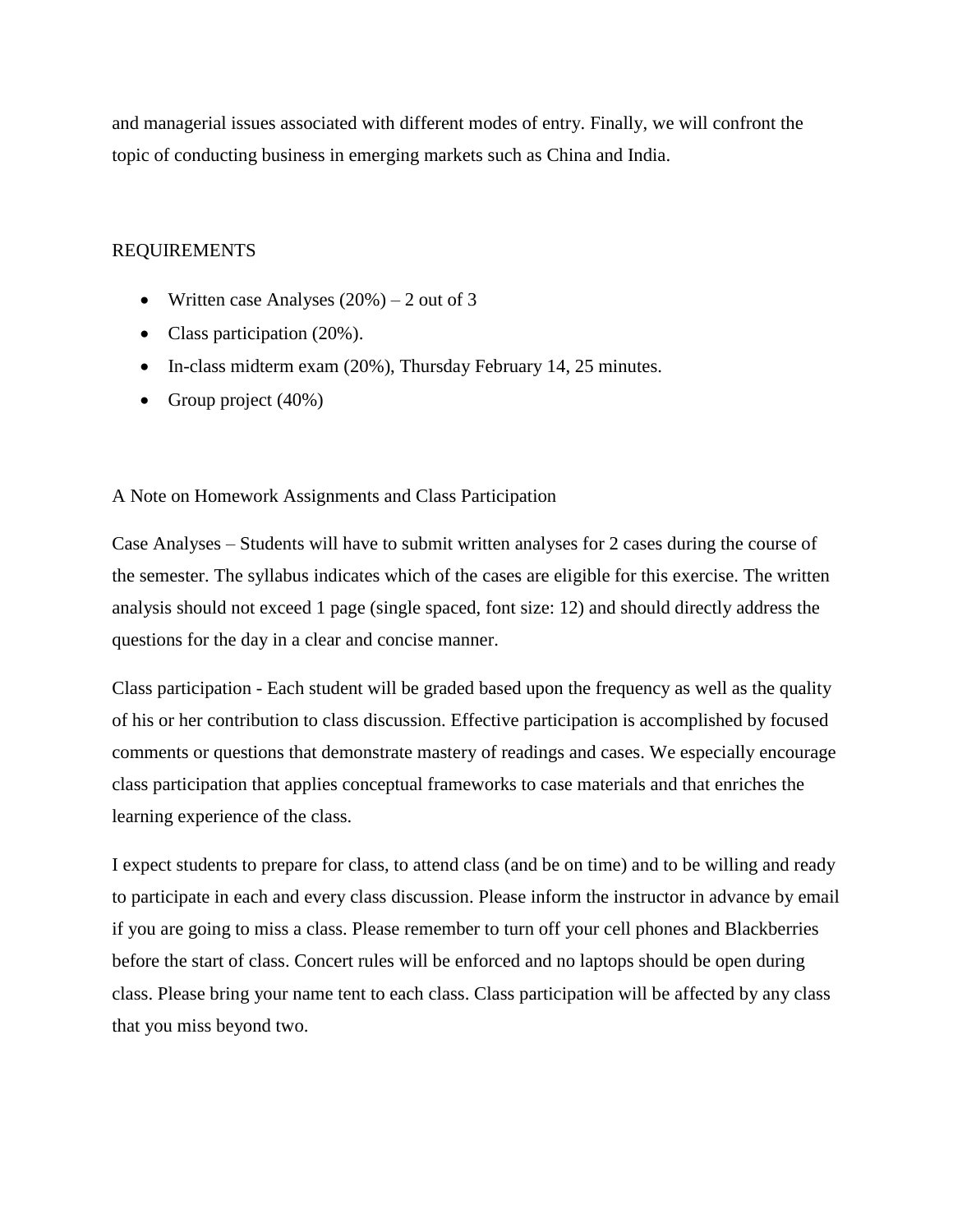## Group Project

The group project consists of a mini-report and a presentation on a key decision made by a multinational firm. It is worth 40 points (i.e. 40% of the total grade). Groups should have 5-6 members. The final report should provide: (1) a description of the company and industry background; (2) a description of the decision; and (3) a critique of the decision. The decision should be directly related to one or more of the nine key themes below:

- 1. The Global Environment
- 2. Industry Characteristics & Global Strategy
- 3. Home-Country Effects
- 4. Distance & Global Strategy
- 5. Organization of the MNC
- 6. Innovation in Multinationals
- 7. Market Entry Strategies & Sequence and Pace of International Expansion
- 8. Developed country multinationals in emerging markets
- 9. Multinationals from Emerging Markets

The decision analyzed in the project could be one that helped the company become more competitive or profitable, or just the opposite. The specifications, distribution of points, and deadlines are:

Deliverable #1: Deadline Feb 28. A short presentation of your project proposal. Hard-copy of the slides is due at the end of the class (5 points)

Deliverable #2: Deadline April 23 by 9:00am. Final report due. Please submit it to the electronic submission folder. The final report should be no more than 10 pages, single-spaced, 12 point Times New Roman Font, with 1 inch margins all around, excluding tables or exhibits. (15 points)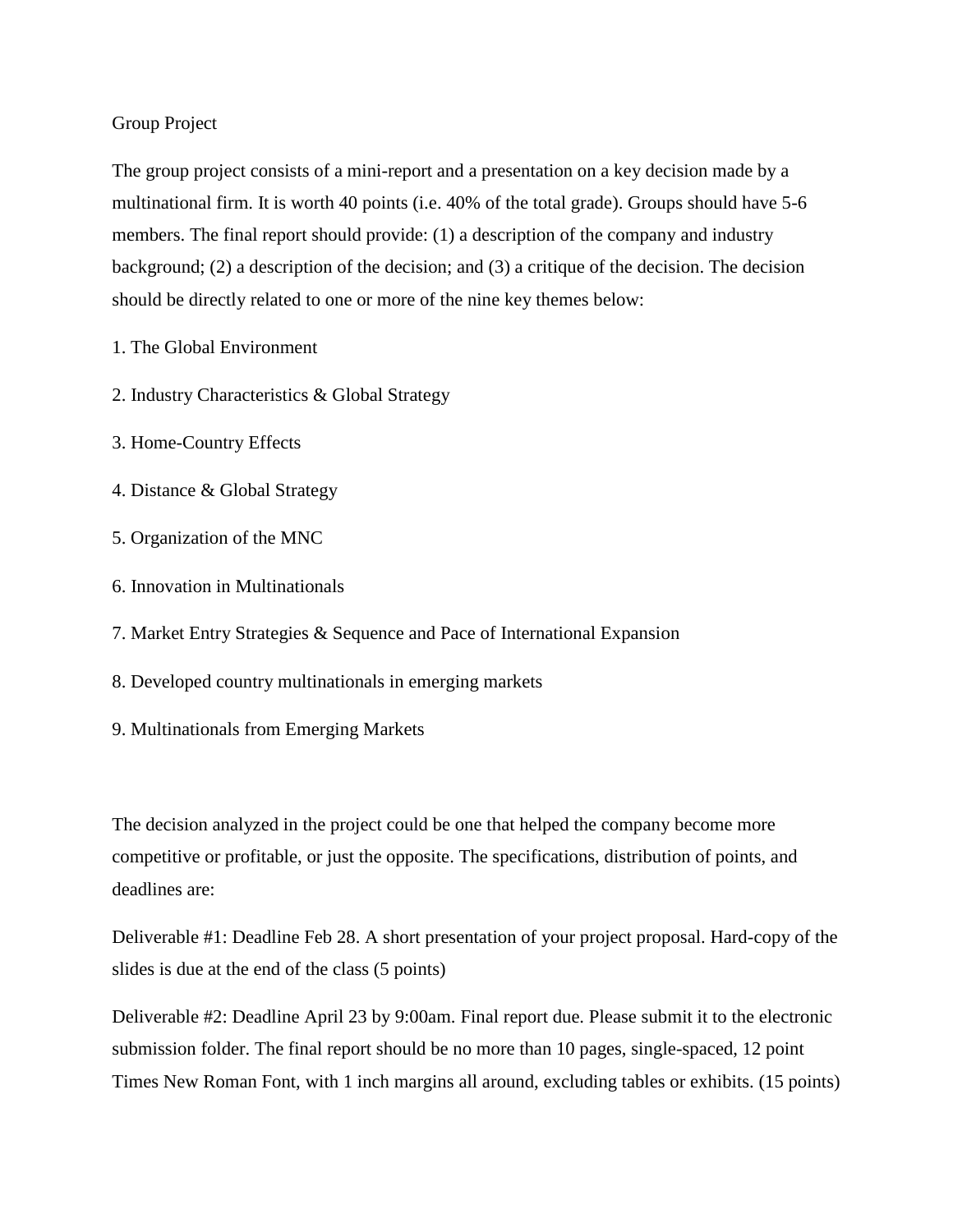Deliverable #3: Deadline April 23. A 10-minute presentation of your final project. Hard copy of the slides is due at the end of the class (15 points)

Deliverable #4: Deadline April 23 by 9:00am: Evaluation of your team mates (on a Scale of 1-4 where 4 indicates being involved and helpful in the team project and 1 indicates not participating and/or not being helpful in the team project. Make an Excel sheet indicating your team number and have a column for each of your team members. Score them separately on a scale of 1-4 and submit to electronic folder (5 points)

We will have sessions in the course exclusively dedicated to the discussion and presentation of the project. In those instances, I will provide more details about the project and answer specific questions students may have. Any student who misses his/her group presentations due to an unexcused absence will forfeit 50% of the oral presentation points earned by the group

### READING MATERIALS

All readings are available from Wharton Reprographics.

## ABOUT THE INSTRUCTOR

Prithwiraj (Raj) Choudhury is an Assistant Professor of Management at the Wharton School, University of Pennsylvania. His research is focused on innovation in emerging markets in the context of both developed country and emerging market multinational firms. In particular he is interested in studying how firms in knowledge intensive industries manage human capital, a key yet mobile resource. He has studied the phenomenon of return migration within multinational firms and is currently studying how large firms catalyze efficient within-country migration of human capital in emerging markets. He also studies the interactions of multinational firms with government R&D labs and other government entities in emerging markets.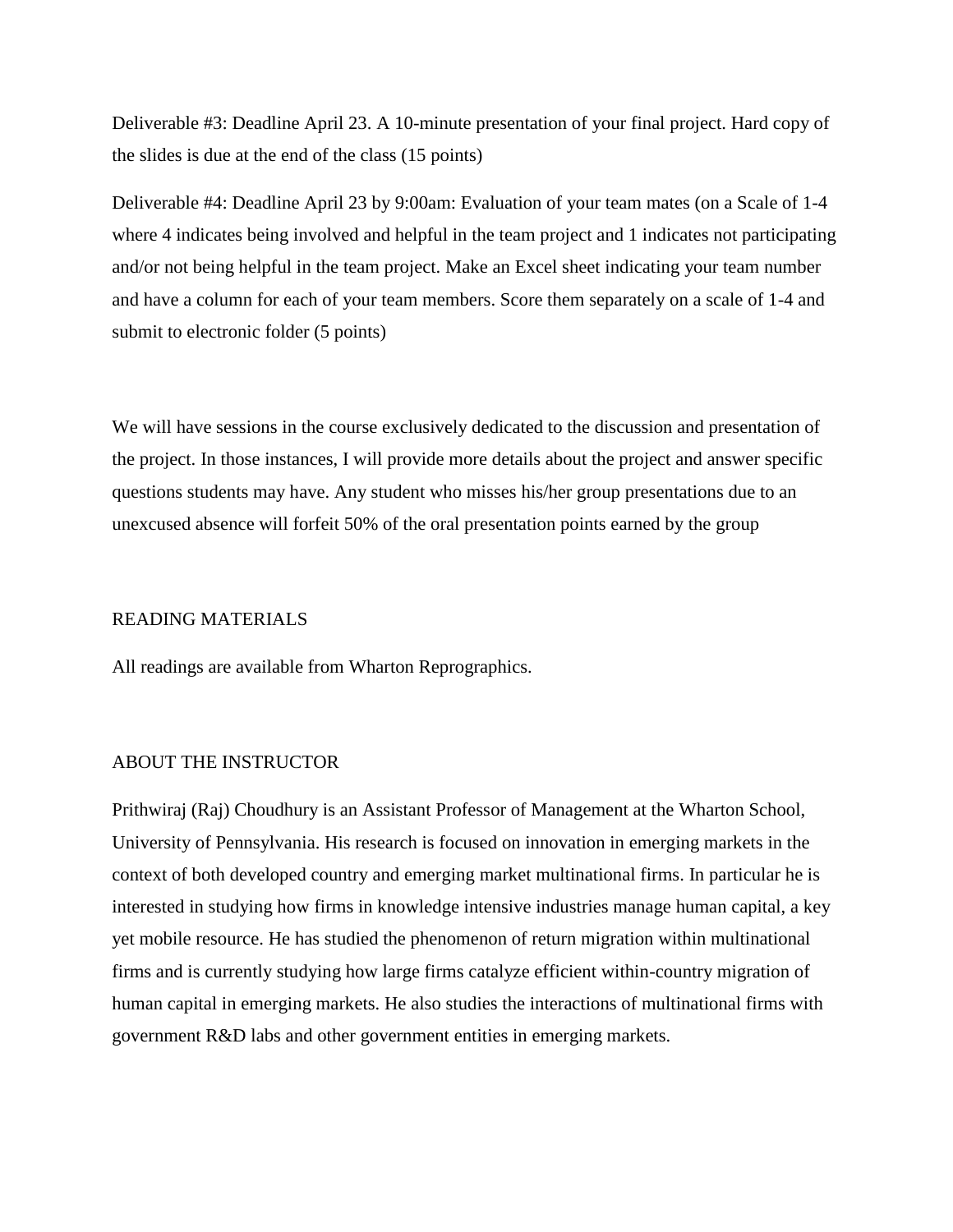His work has been published in the Academy of Management Best Paper Proceedings and in leading academic journals such as the Review of Financial Studies and the Global Strategy Journal. In 2010, he received the Academy of International Business"s Haynes Prize for the most promising scholar under the age of 40. His doctoral dissertation also received the Wyss Award for Excellence in Doctoral Research at the Harvard Business School and the Richard N. Farmer Best Doctoral Dissertation Award from the Academy of International Business.

Prior to entering academia, he worked at McKinsey & Company for five years. He was Engagement Manager and worked across the Delhi, Detroit, Moscow and Mumbai offices of McKinsey. He then incubated and managed the global accounts business unit for Microsoft Corporation in South East Asia. He also worked at the IBM Advanced Technologies Research Lab in Bangalore. Professor Choudhury holds a Bachelor"s Degree in Computer Science and Engineering from the Indian Institute of Technology Kharagpur, an MBA from the Indian Institute of Management Calcutta and earned his Doctorate from the Harvard Business School.

## **MULTINATIONAL CORPORATE STRATEGIES**

#### **Theme 1 – The Global ENVIRONMENT**

Session 1 - Thursday, January 10

Video: Watch Thomas Friedman summarize his book, The World is Flat, at

http://mitworld.mit.edu/video/266

Readings 1. Pankaj Ghemawat, "Why the World Isn"t Flat," Foreign Policy, March-April 2007, pp. 54-60.

2. Richard Florida, "The World is Spiky," The Atlantic Monthly, October 2005, pp. 48-50.

3. Walter Kuemmerle, Go Global-or No?, Harvard Business Review, June 2001, pp. 37-41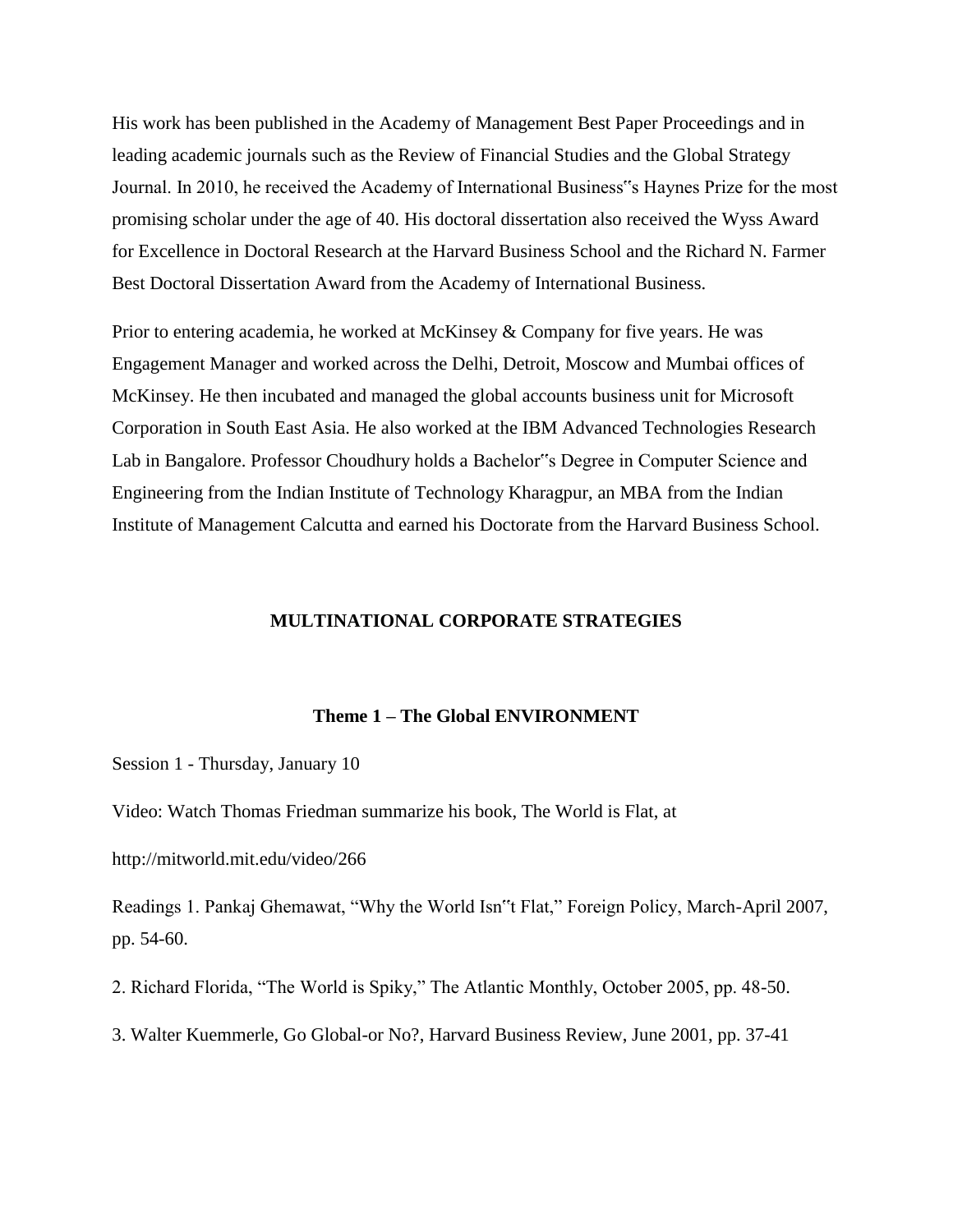Session 2 - Thursday, January 17

Guest lecture – *Difference in FDI investment norms around the world and implications for multinational firms*

#### **Theme 2 - INDUSTRY & Global Strategy**

Session 3 - Thursday, January 24

Reading: 1. George S. Yip, "Diagnosing Industry Globalization Potential" in Total

Global Strategy II, Prentice Hall, 2003, pp. 15-49.

Case: Robert Mondavi and the Wine Industry, HBS 9-302-102

(WRITTEN CASE ANALYSIS CAN BE SUBMITTED FOR THIS CASE)

Questions: (1) What is the global potential of the wine industry?

(2) Characterize and evaluate the strategies of Mondavi"s global competitors.

(3) Do you think that Mondavi should compete head-to-head with the Australian wine producers?

## **Theme 3 – LOCATION & Global Strategy: Home-Country Effects**

Session 4 - Tuesday, January 29

Reading: Michael E. Porter, "The Competitive Advantage of Nations", Harvard

Business Review, March-April 1990, pp. 73-91.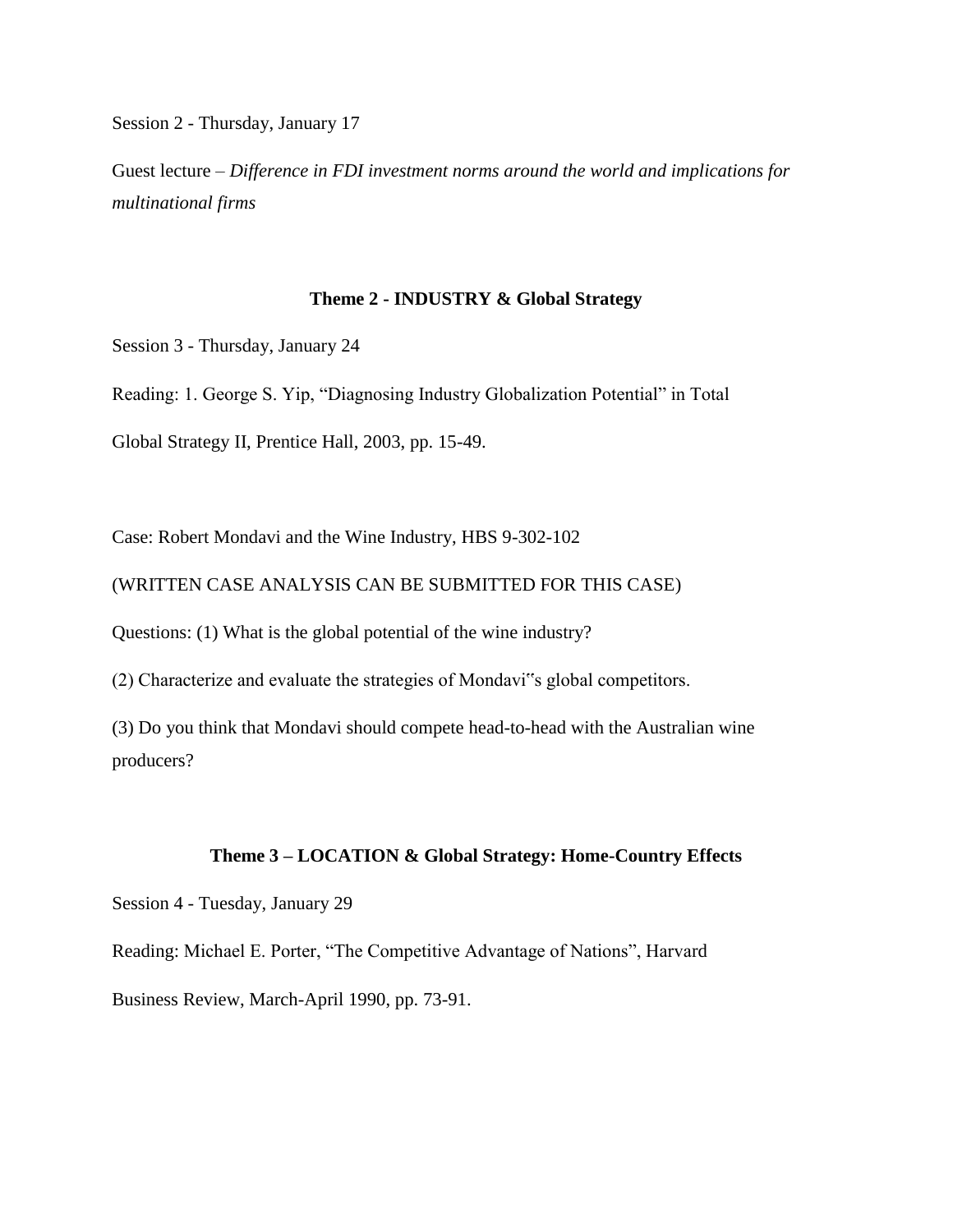Session 5 – Thursday, January 31

Case: Swatch and the Global Watch Industry, Ivey School of Business 9A99M023.

Questions: (1) How do you explain the shifting global leadership in the watch industry, from Swiss to American to Japanese and back to Swiss firms?

(2) How do you explain the success of Swatch as a company in this industry?

(3) Do you think that Swatch should continue to rely on Switzerland as the location for most of its activities?

## **Theme 4 – LOCATION & Global Strategy - Distance & Global Strategy**

Session 6 - Tuesday, February 05

Readings: 1. Pankaj Ghemawat, "Distance Still Matters: The Hard Reality of Global

Expansion" Harvard Business Review Sept. (2001), pp. 137-147.

Session 7 – Thursday, February 07

Case: The Globalization of CEMEX, HBS 9-701-017

## (WRITTEN CASE ANALYSIS CAN BE SUBMITTED FOR THIS CASE)

Questions: (1) What accounts for CEMEX"s success to date? In particular, what are the benefits that CEMEX has derived from expanding across borders?

(2) How far can Cemex"s competitive advantage travel?

(3) Do you think that CEMEX is making the right strategic move in expanding into developed countries?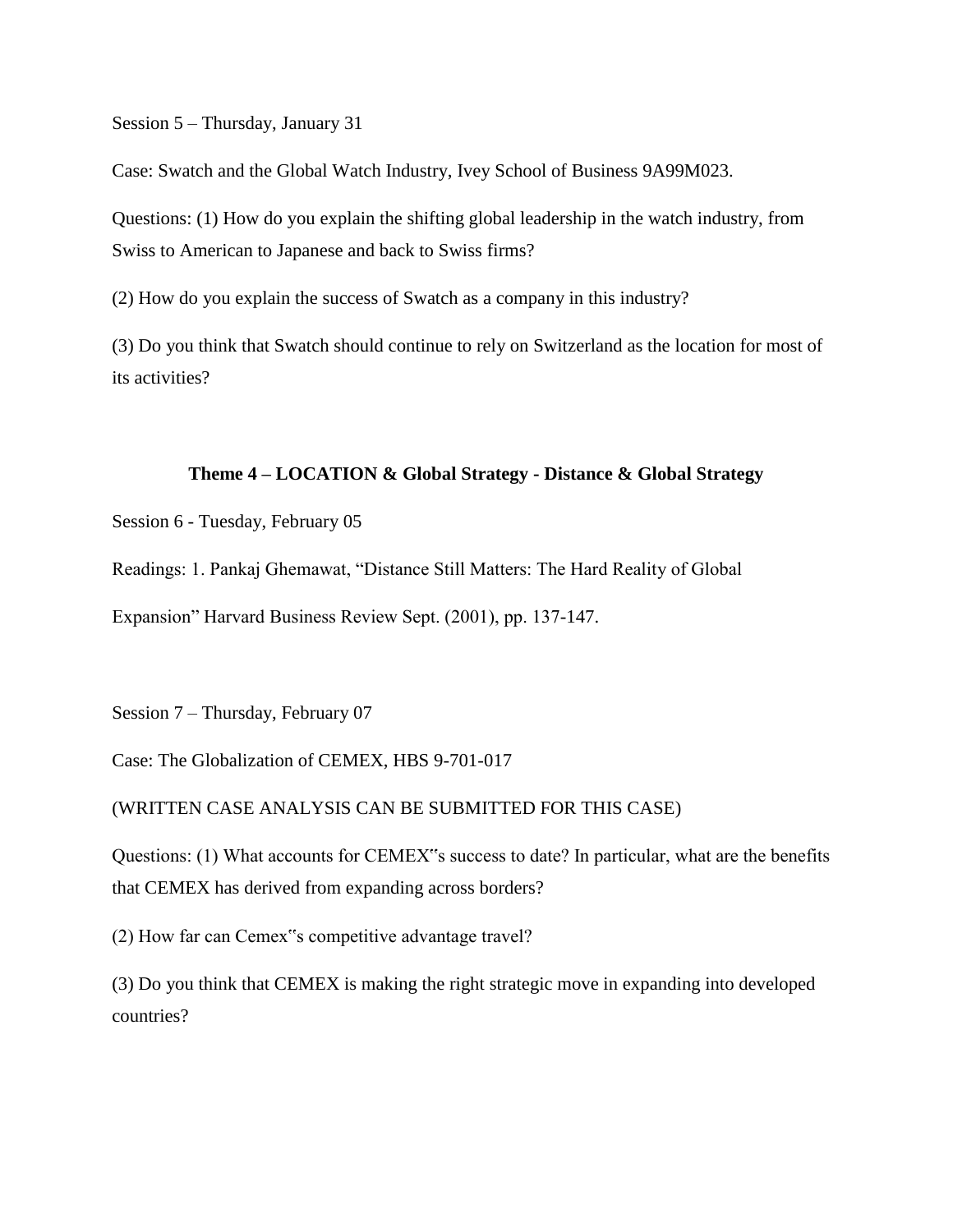Session 8 - Tuesday, February 12

Review Session

Session 9 – Thursday, February 14

In-class mid-term exam. Group sign-ups due.

# **Theme 5 – ORGANIZATION of the Multinational Firm**

Session 10 – Tuesday, February 19

Readings: 1. D.Eleanor Westney and Srilata Zaheer, The Multinational Enterprise as an Organization, in The Oxford Handbook of International Business, 2nd edition, ed. Alan Rugman, Oxford University Press, 2009, pp.341-366.

2. Julian Birkinshaw, "The Structures behind Global Companies," Financial Times, 12/4/2000

Session 11 – Thursday, February 21

Case: Acer Inc.: Taiwan"s Rampaging Dragon. HBS 9-399-010.

Questions: (1) Describe Acer"s culture and organizational structure. Can Acer"s early culture and practices be sustained as the company grows?

(2) How responsive is Acer to local environments? How coordinated or integrated is it?

(3) Analyze the advantages and disadvantages of allowing Acer America to design and market the Aspire.

(4) If you were Stan Shih, would you give the Aspire project the green light? Is the organizational structure appropriate?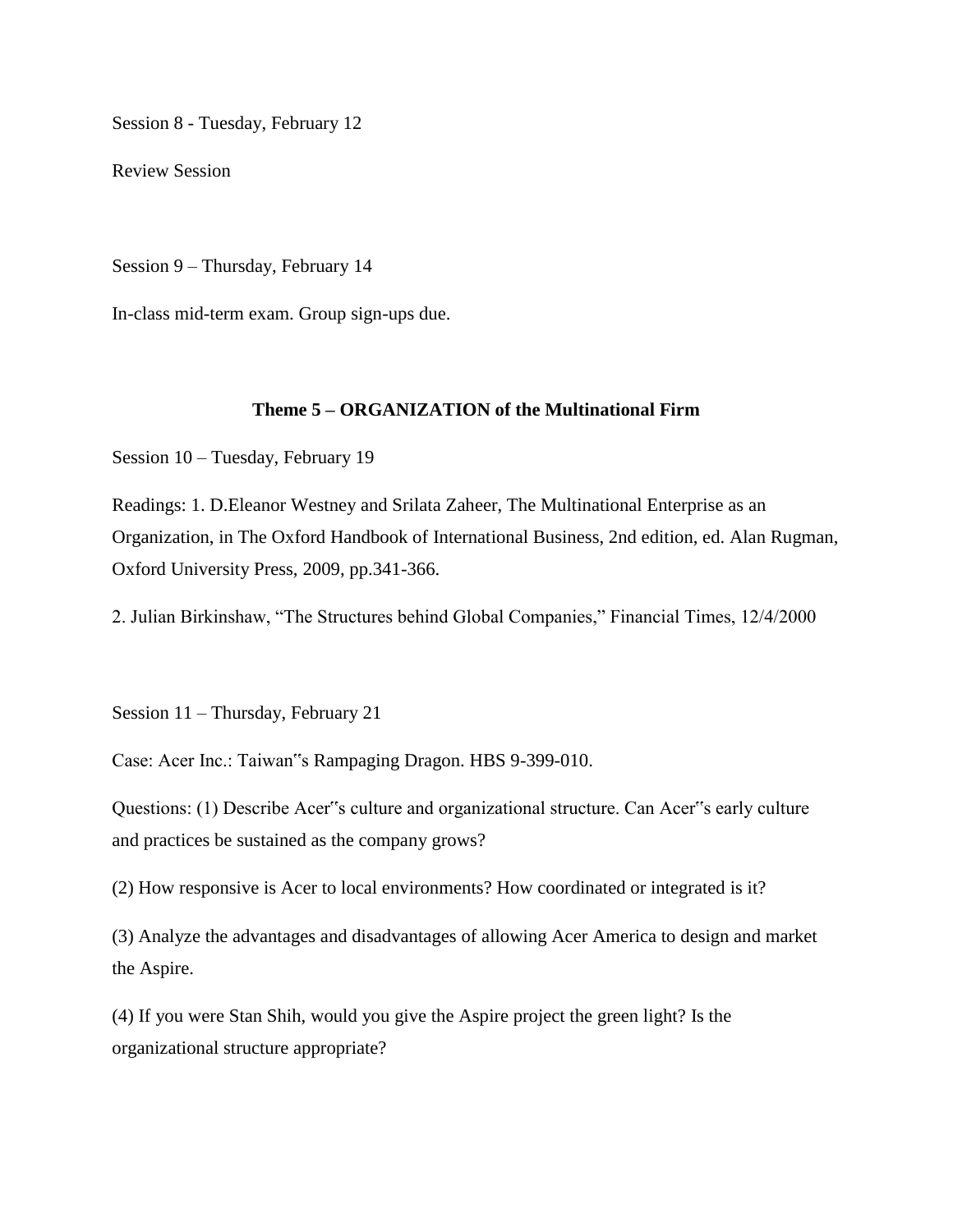Session 12 – Tuesday, February 26

Case: Philips versus Matsushita: A New Century, A New Round. HBS 9-302-049.

Questions: (1) How did Philips become a leader in the industry? How did Matsushita overtake Philips? What distinctive capabilities did each firm possess?

(2) What are the major problems currently facing each firm?

(3) What specific organizational changes would you say each firm should implement?

Session 13 – Thursday, February 28

Presentation of project proposals

SPRING BREAK: March 02 – March 09

#### **Theme 6 – ENTRY STRATEGIES for Multinationals – SEQUENCE AND PACE**

Session 14 – Tuesday, March 12

Readings:

1. Franklin R. Root, "Designing Entry Strategies for International Markets." In Entry Strategies for International Markets. New York: Lexington Books, 1990, pp. 1-23.

2. Johanson, J., & Vahlne, J.-E. (1977). The Internationalization Process if the Firm -- A Model of Knowledge Development and Increasing Foreign Market Commitments. Journal of International Business Studies, 8, 23-32.

3. Vernon, R. (1966). International Investment and International Trade in the Product Cycle. Quarterly Journal of Economics, 80, 190-207.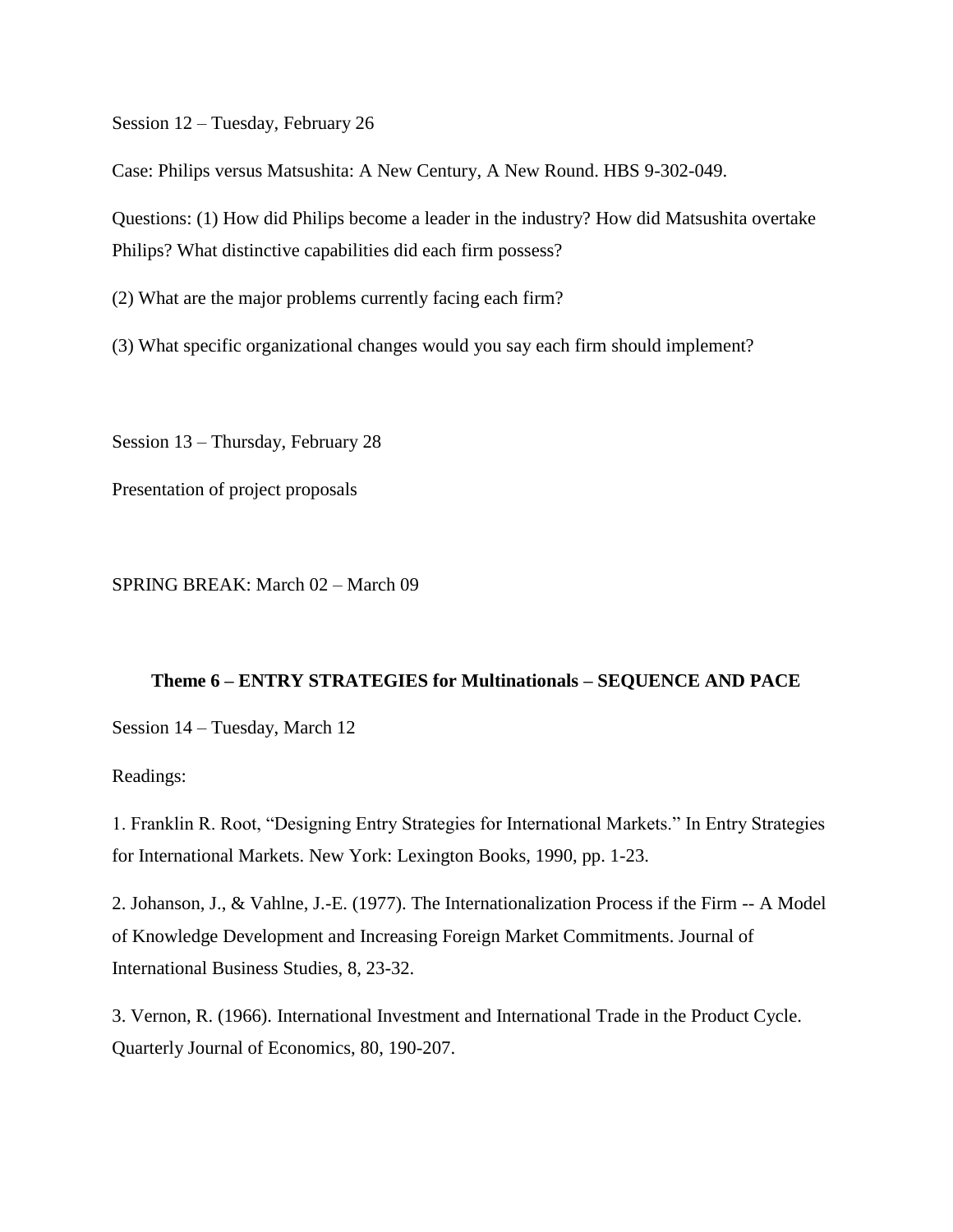Session 15 – Thursday, March 14

Case: Häagen-Dazs" Entry in to Europe, Wharton case study

Questions: (1) Why has Häagen-Dazs been so successful in its home country?

(2) Why did Häagen-Dazs decide to expand internationally? Did it learn how to succeed globally as it entered new markets?

(3) Do you like the second European entry plan? Please provide reasons for your answer.

Session 16 – Tuesday, March 19

Case: "Wal-Mart Stores, Inc." Credit Suisse, March 25, 2006.

"Special Report: Wal-Mart." The Economist, April 17, 2004, pp. 67-69.

"Leahy"s lead: A mixture of understatement and quiet confidence has turned Tesco from a domestic grocery chain…", The Economist, August 11, 2001.

"Tesco: Fresh, but far from easy", The Economist, June 23, 2007.

Questions: (1) Do you think there is a good strategic rationale for Wal-Mart &/ or Tesco to expand internationally?

(2) Explain what you believe to be the rationale for the sequence in which, and the pace at which, Wal-Mart & Tesco have entered different markets.

(3) Do you think Tesco"s strategy to enter the United States makes sense?

## **Theme 7 – Multinationals and INNOVATION**

Session 17 – Thursday, March 21

Readings: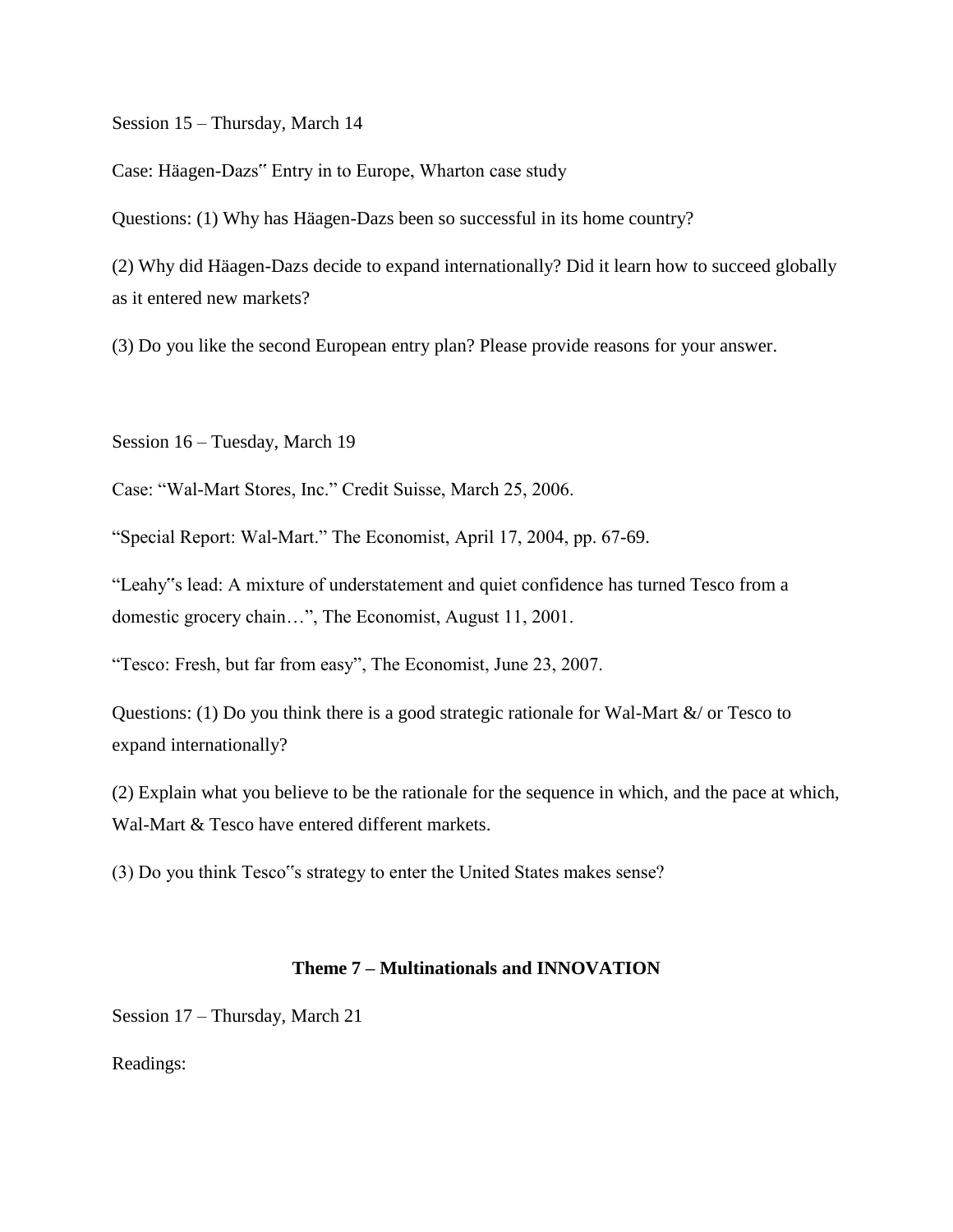1. Julian Birkinshaw and Torben Pedersen, Strategy and Management in MNE Subsidiaries in The Oxford Handbook of International Business, 2nd edition, ed. Alan Rugman, Oxford University Press, 2009, pp.367-388.

2. Walter Kuemmerle, Building effective R&D capabilities abroad. Harvard Business Review, 75 (2), 1997, pp.  $61 - 71$ .

3. Prithwiraj Choudhury, Tarun Khanna 2011, Privatization of Innovation: Evidence from India's State Owned Laboratories, Working Paper

Session 18 – Tuesday, March 26

Case: P&G Japan: The SK-II Globalization Project, HBS 9-303-003

Questions: (1) Does SK-II have the potential to become a global brand within Procter & Gamble"s worldwide operations? Why or why not?

(2) Which of the three market options should Paulo DeCesare recommend to the GLT? What benefits do you expect to gain? What risks do you see?

(3) How should he implement your recommended option? What are the implications for P&G"s new post-O2005 organization? What support and/ or resistance do you expect? How will you manage it?

Session 19 – Thursday, March 28

Case: BT Group: Bringing External Technology Inside, ECCH 307-045-1

Questions: (1) How do you compare BT"s technology scouting units with a typical subsidiary in a multinational corporation? What makes their mandate distinctive?

(2) What are the main challenges involved in this global technology scouting process?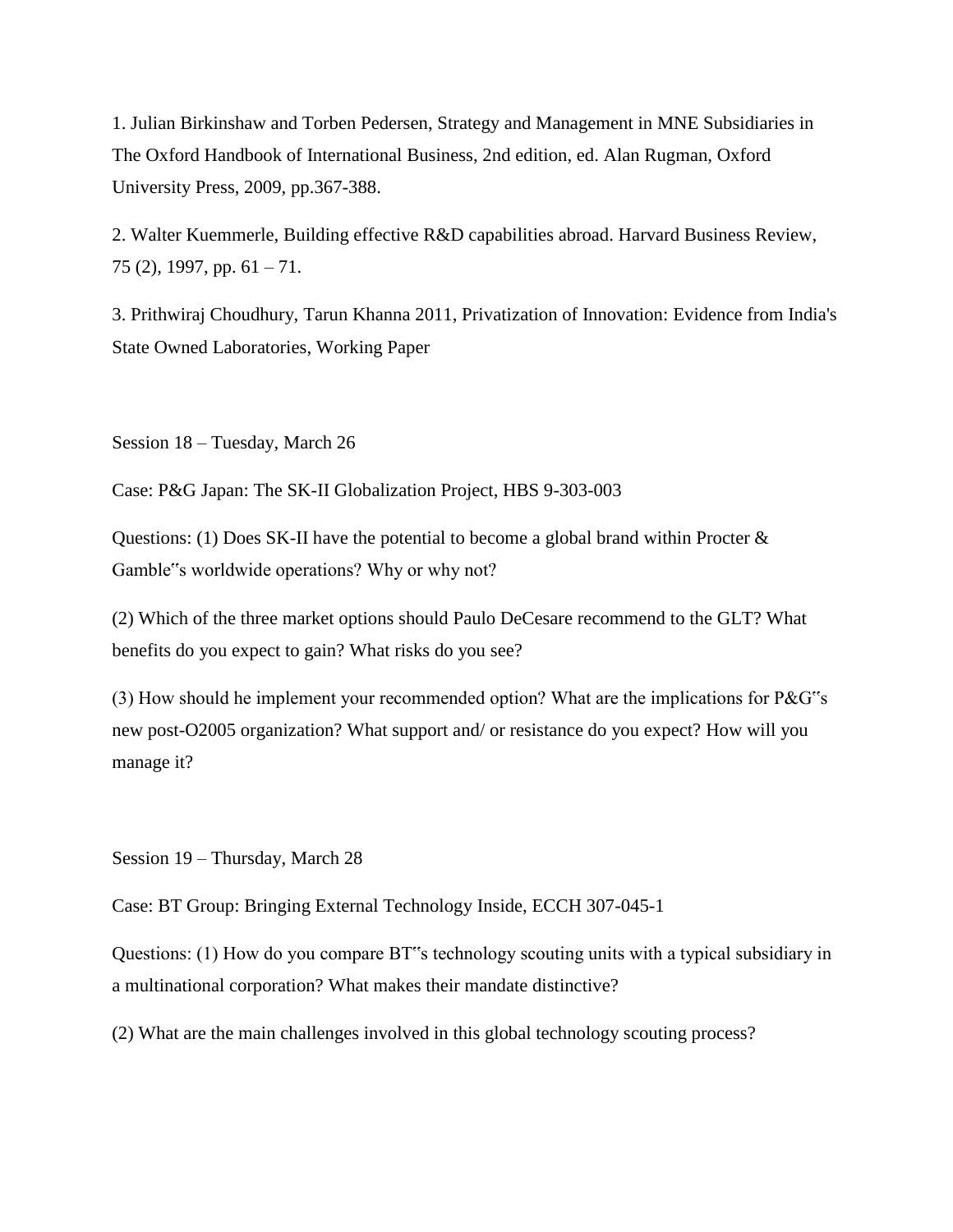(3) Among the three growth avenues being considered by Frangos, which one would you recommend to him? Why?

## **Theme 8 – Doing business in EMERGING MARKETS**

Session 20 – Tuesday, April 02

Readings:

(1) Prithwiraj Choudhury, James Geraghty, Tarun Khanna (2011), The Corporate Government Responsibility (CGR) Framework to Navigate Host Governments - Clinical Study of a Global Biotechnology Firm, Forthcoming in Global Strategy Journal

(2) Henisz WJ, Zelner BA. 2005. Legitimacy, interest group pressures, and change in emergent institutions: the case of foreign investors and host country governments. Academy of Management Review 30(2): 361-382.

(3) Henisz WJ, Zelner BA. 2010. The hidden risks in emerging markets. Harvard Business Review 88(4): 88-95.

Session 21 – Thursday, April 04

Reading:

Tarun Khanna, Krishna Palepu and Jayant Sinha, Strategies that fit emerging markets, Harvard Business Review, June 2005

Case: Microsoft in China and India, 1993-2007, HBS 9-708-444

(WRITTEN CASE ANALYSIS CAN BE SUBMITTED FOR THIS CASE)

Questions: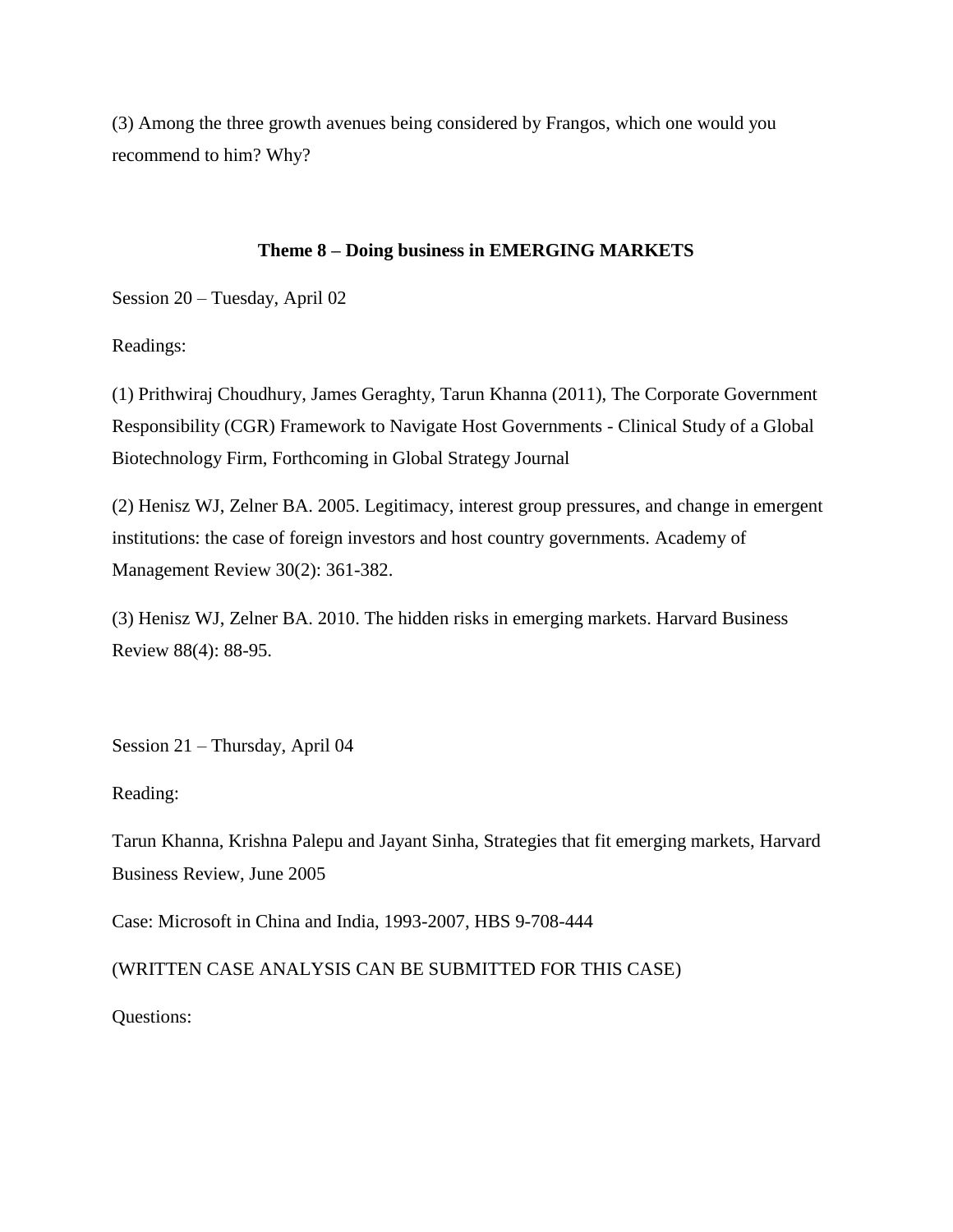(1) Of the two major initiatives profiled in the case (Fone+ and Windows Starter edition), which one do you find more suitable to the context in China and India? Please list the pros and cons of both the alternatives?

(2) Given that in 2007, China and India account for less than 5% of global revenues for MSFT, do you think your chosen strategy and initiatives would enable MSFT to create multi-billion dollar businesses in these two countries by 2015? Do you think the "Beijing Declaration" can be achieved?

(3) Is the Microsoft organization structure, as profiled in the case well designed to execute on this strategy?

Session 22 – Tuesday, April 09

Readings: 1. Afonso Fleury and M.T. Fleury, Brazilian Multinationals: Surfing the waves of internationalization, in Emerging Multinationals in Emerging Markets, Cambridge: Cambridge University Press, 2009, pp. 200-243.

2. Daniel McCarthy, Sheila Puffer and Oleg Vikhansi, Russian Multinationals: Natural resource champions, in Emerging Multinationals in Emerging Markets, Cambridge: Cambridge University Press, 2009, pp. 167-199.

3. Ravi Ramamurti and Jitendra Singh, Indian multinationals: Generic internationalization strategies, in Emerging Multinationals in Emerging Markets, Cambridge: Cambridge University Press, 2009, pp. 110-165.

Session 23 – Thursday, April 11

Case: Bharti Tele-Ventures, HBS 9-704-426

Questions: (1) What were the main growth drivers for Bharti Tele-Ventures in the mid to late 1990s?